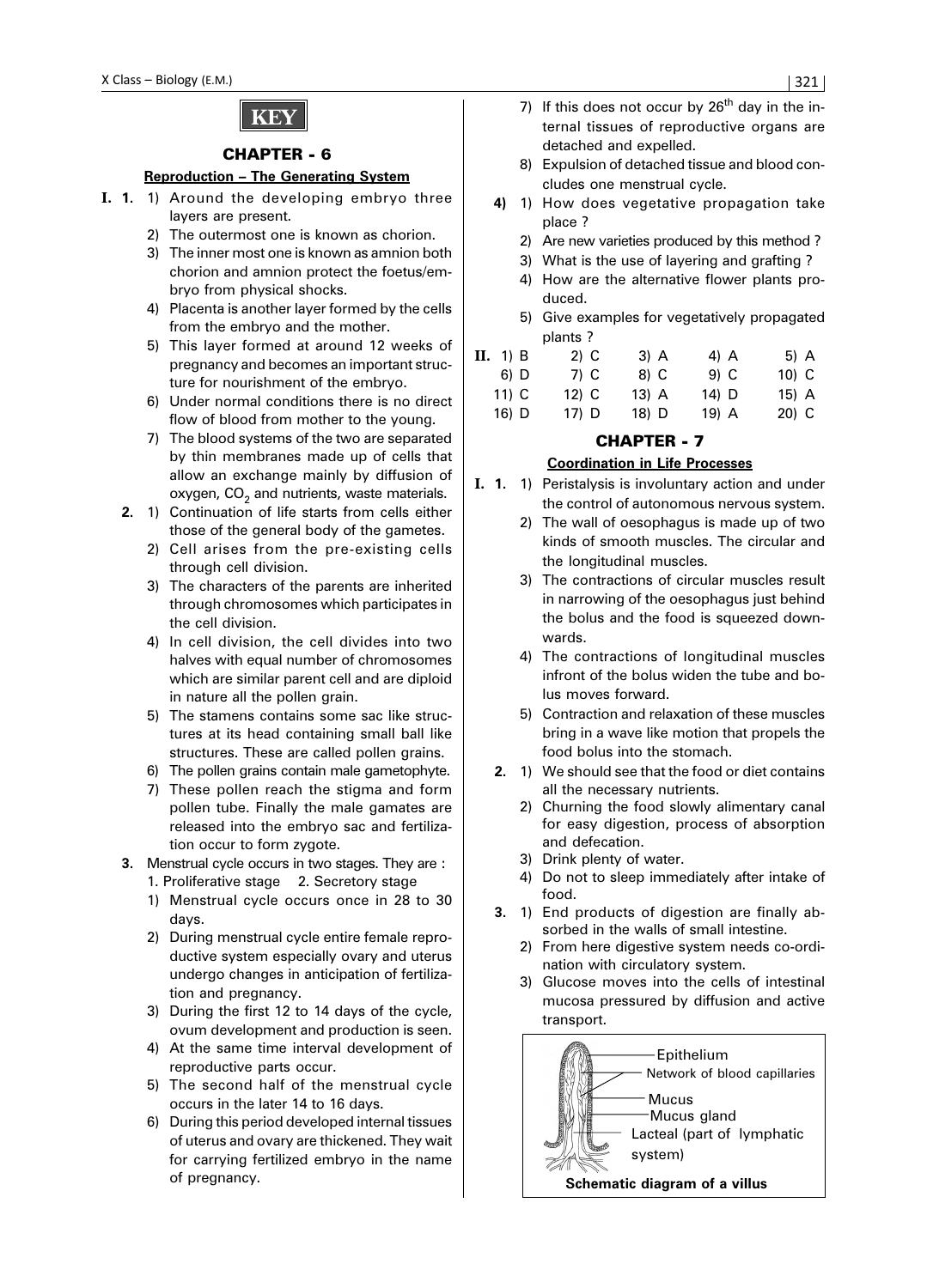- **4)** 1) Exit of stool is involuntary in children and voluntary in adults.
	- 2) Smelly yellowish feacal mass is called as stool.
	- 3) These are two muscular layers helping the exit of stool.
	- 4) One that is under involuntary control and other is under voluntary control.
	- 5) These muscular structures help in opening and closing of the aperture of the canal which are called as anal sphincter.
- **II.** 1) B 2) D 3) B 4) B 5) D
	- 6) C 7) C 8) C 9) B 10) A 11) B 12) B 13) A 14) D 15) A
	- 16) A

# CHAPTER - 8

### **Heredity - From Parent to Progeny**

- **I.** 1. The study of evolution reveals one change occurred initially is used to perform other function. For example, initially feathers were evolved for warmth, later they were adapted for flight.
	- 2. Any change in somatic cells cannot be passed to DNA of germ cells. Hence these traits are not inheritable.
	- 3. **Darwin's theory of evolution in a nutshell :**
		- 1) Any group of population of an organism contains variations and not all members of group are identical.
		- 2) Variations are passed from parent to offspring through heredity.
		- 3) The natural selection over abundance of offspring leads to a constant struggle for their survival in any population.
		- 4) Individual organisms with variations that help them to survive and reproduce tend to live longer and have more offsprings than organisms with less useful feature.
		- 5) The offsprings of survivors inherit the useful variations, and the same process happens with every new generation until the variation becomes a common features.
		- 6) As the environment changes, the organism within the environment adapts and changes to the new living conditions.
		- 7) Over a long period of time, each species of organism can accumulate so many changes that it becomes a new species, similar to, but distinctly different from the original species. All species on the earth arise in this way.
		- 8) Evolution is a slow and continuous process.
	- 4. i) Out of a pair of contrasting characters present together only one is able to express itself while the other remain suppressed is known as law of dominance.
		- ii) I will ask following questions to know more about law of dominance :
- a) Who proposed law of dominance ?
- b) Which plant Mendel took for his experiments ?
- c) Why he (Mendel) took pea plant for this experiments ?
- d) How many contrasting characters he choose in a pea plant ?
- e) How can you correlate law of dominance in daily life stituation ?
- f) Tall / dwarf which one is dominant character ?

(You can add some more questions related to concept ......)

| <b>II.</b> 1) A | 2) C    | $3)$ B | 4) A  | 5) A    |  |
|-----------------|---------|--------|-------|---------|--|
| 6) C            | 7) B    | 8) B   | 9) B  | $10)$ A |  |
| 11) C           | $12)$ B | 13) C  | 14) C | 15) C   |  |
| 16) A           | 17) D   | 18) D  |       |         |  |

## CHAPTER - 9

## **Our Environment - Our Concern**

- **I.** 1. 1) Environmental movements are not only the rallies and dharnas.
	- 2) The activities listed here also the part of environmental movement, they are saving a tree from cutting, giving medical assistance to suffering dog or a bird, preventing waste materials from entering a fresh water pond or pot etc.
	- 3) And also growing trees in the school and public places. Keeping the surroundings neat and clean.
	- 2. 1) Cycle is the good vehicle for environment.
		- 2) Due to the increase in population, the number of vehicles has increased. As we are using the fossil fuels for vehicles, are going to deplete.
		- 3) Keeping in view of this, we have to walk shorter distance and we have to use bicycles. As a result we can save the fossils fuels and become healthy also.



3. The person who wants to save the environment should know the following :

1) Reduce 2) Reuse 3) Recycle 4) Recover

**1) Reduce :** Saving water, by repairing leaky taps and avoiding a shower and switching off unnecessary lights and fans.

**2) Reuse :** The things that can be reused are preferred than use and throw articles. This would save plants and minimise the pollution.